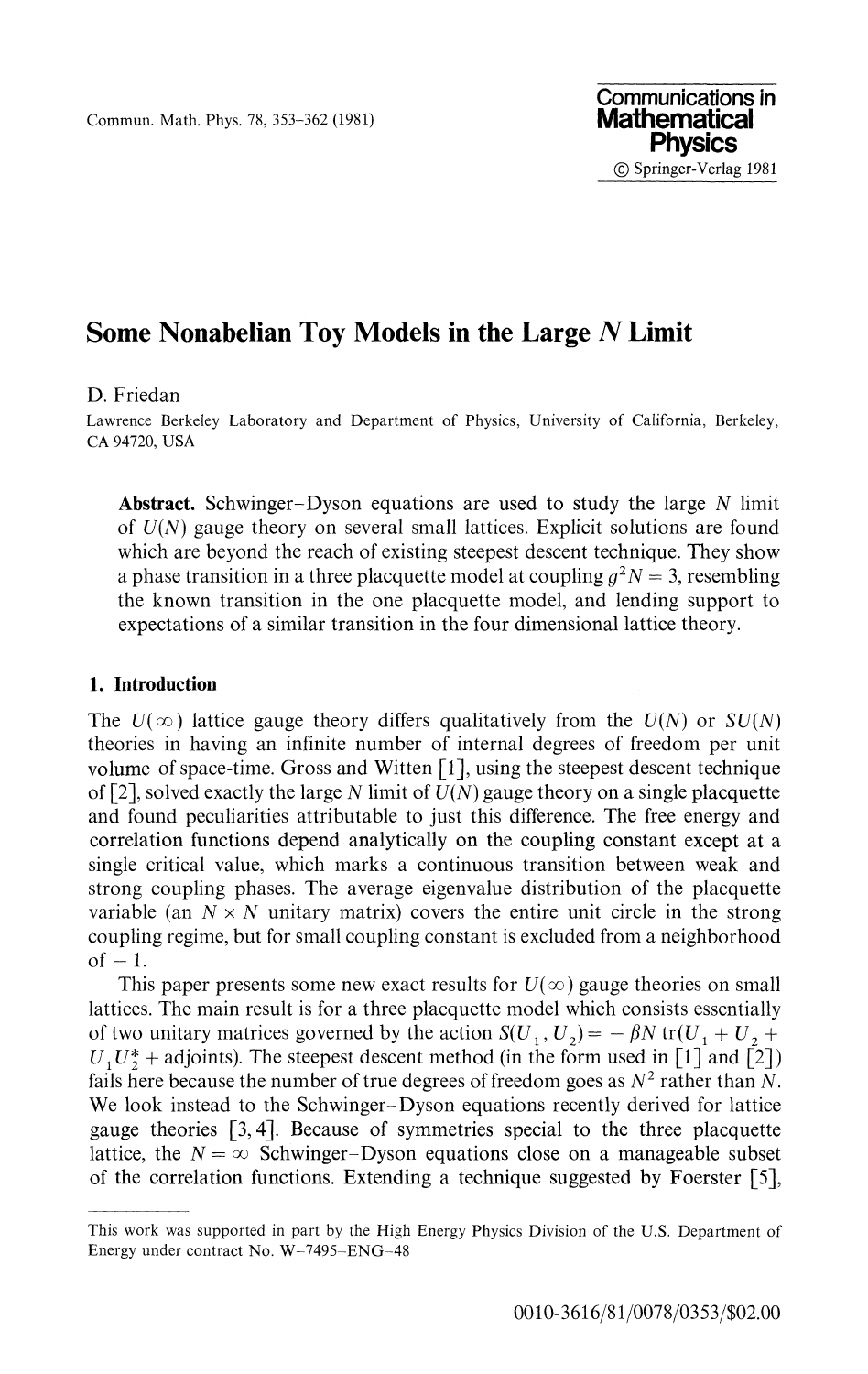and employing an ansatz suggested by numerical calculation of the strong coupling expansion, we find in closed form the unique solution of these equations which is consistent with the strong coupling expansion and analytic in the coupling constant in a neighborhood of infinity. This solution cannot be continued below a critical value of the coupling constant, and the behavior of the one placquette spectral density is qualitatively similar to that found by Gross and Witten.

The same techniques are used to calculate the spectral density at  $N = \infty$  of the product of two independent placquette variables with action  $S = -\beta N \text{ tr}(U_1 +$  $U_2$  + adjoints). Again qualitative aspects of the one placquette model are confirmed.

In only one small respect does the one placquette model seem to be atypical. The phase transition there is signaled by a change in the asymptotic behavior at large  $k$  of the  $k$ -th Fourier coefficient of the average spectral distribution of the placquette variable. In the strong coupling phase the coefficients vanish identically for large *k;* in the weak coupling phase they diminish as a power of *k.* But the strong coupling behavior is anomalous; in the more complicated models the Fourier coefficients decay exponentially in  $k$ , the rate of decay vanishing at the transition point.

These results are presented to serve three purposes: to add confidence that the phase transition found in the one placquette model will also be present in more realistic models; to refine slightly expectations of the location and charac teristics of the transition; and to give complete, non-terminating strong coupling expansions for correlation functions in a  $U(\infty)$  lattice gauge model, to be used as sources and test cases for conjectures on the general structure of the strong coupling, 1/N double expansion.

The organization of the paper is as follows. In Sect. 2 the use of the Schwinger Dyson equations to calculate correlation functions is demonstrated on the one placquette model. The results of Gross and Witten are reproduced. Section 3 contains a derivation of the Schwinger-Dyson equations for the three placquette model. In Sect. 4 the strong coupling solution is presented and some of its pro perties discussed. Section 5 gives the spectral density calculation for two indepen dent placquette variables. Section 6 is a discussion of the results.

## **2. The one Placquette Model**

We are interested in the probability measure on *U(N)* given by

$$
d\mu(U) = Z^{-1} \exp[\beta N (\text{tr } U + \text{tr } U^*)]dU \tag{1}
$$

where dU is Haar measure,  $\beta = 1/(q^2N)$ , g the standard coupling constant, and Z provides normalization. Conjugation by unitary matrices leaves *dμ* unchanged so it is sufficient to consider expectation values  $\langle f(U) \rangle$  of functions invariant under conjugation. These are generated by the functions  $N^{-1}$  tr( $U^k$ ). On evidence from strong and weak coupling expansions we expect factorization in the large *N* limit. That is, if f and g are invariant functions then  $\langle fg \rangle = \langle f \rangle \langle g \rangle$  at infinite *N*. So it is enough to find  $\langle N^{-1} \text{tr}(U^k) \rangle$ . These numbers are real because  $d\mu$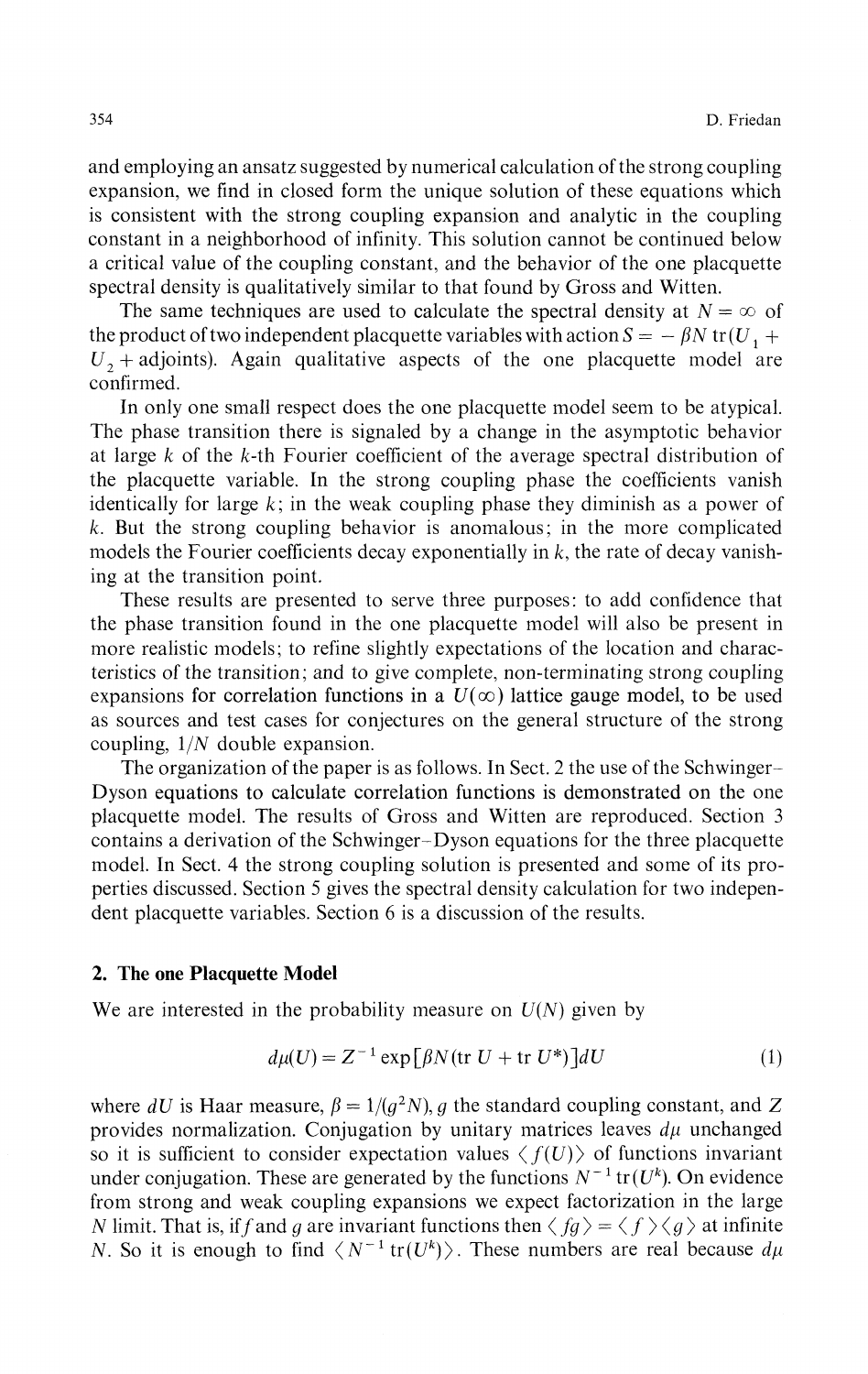is invariant under replacement of *U* by its complex conjugate. And, since *dμ* is invariant under  $U \rightarrow U^{-1}$ , only  $k > 0$  need be considered.

Foerster pointed out [5] that the  $N = \infty$  Schwinger-Dyson equations for the one placquette model become algebraic when expressed in terms of the analytic function

$$
R(z) = \langle N^{-1} \operatorname{tr} \left[ (1 - zU)^{-1} \right] \rangle, \tag{2}
$$

which completely describes the model in the large *N* limit. *R(z)* is holomorphic in the interior of the unit disk because as a power series in  $z$  all its coefficients  $\langle N^{-1}$  tr $(U^k)$  lie between -1 and 1.

The Schwinger-Dyson equations are efficiently derived using a device due to Guth [6]. Let X be a skew adjoint  $N \times N$  matrix. Start from the quantity

$$
\int d\mu(U)N^{-1}\,\text{tr}\left[X(1-zU)^{-1}\right],\tag{3}
$$

then change variables from  $U$  to  $e^{tX}U$ . Haar measure is invariant under left multiplication, so

$$
\frac{d}{dt/t=0} \int dU \exp\left[\beta N \operatorname{tr}(e^{tX}U + U^*e^{-tX})\right]N^{-1} \operatorname{tr}\left[X(1 - ze^{tX}U)^{-1}\right] = 0 \tag{4}
$$

or

$$
\begin{aligned} \n\int d\mu \{\beta N \, \text{tr} \left[ X(U - U^*) \right] N^{-1} \, \text{tr} \left[ X(1 - zU)^{-1} \right] \\ \n&+ N^{-1} \, \text{tr} \left[ X(1 - zU)^{-1} z X U(1 - zU)^{-1} \right] \} = 0. \n\end{aligned} \tag{5}
$$

Contract with the invariant quadratic form on the Lie algebra of *U(N)* (i.e., use  $\sum (X_a)^i (X_a)^k = N^{-1} \delta^i_1 \delta^k_i$  for an appropriately normalized basis  $\{X_a\}$  of the skew adjoint matrices) to get

$$
\int d\mu \{\beta N^{-1} \text{tr} \left[ (U - U^*) (1 - zU)^{-1} \right] + N^{-1} \text{tr} \left[ (1 - zU)^{-1} \right] z N^{-1} \text{tr} \left[ U (1 - zU)^{-1} \right] \} = 0
$$
 (6)

or

$$
\beta(z^{-1} - z)R(z) - \beta z^{-1} - \beta < N^{-1} \text{tr } U^* \rangle - R(z) + \langle [N^{-1} \text{tr} (1 - zU)^{-1}]^2 \rangle = 0
$$
\n<sup>(7)</sup>

In the large *N* limit this becomes

$$
R(z)^{2} + [\beta(z^{-1} - z) - 1]R(z) - \beta R'(0) - \beta z^{-1} = 0
$$
\n(8)

or

$$
R(z) = \frac{1}{2} \left[ 1 + \beta (z - z^{-1}) + \sqrt{F(z)} \right]
$$
 (9)

where

$$
F(z) = [\beta(z + z^{-1}) + 1]^2 + 4\beta(R'(0) - \beta).
$$
 (10)

*R(z)* must be analytic inside the unit circle, so the unknown *R'(0)* must be chosen to ensure that *F(z)* has no zeros or poles of odd order there. When  $0 < \beta \leq 1/2$  the only possibility is  $R'(0) = \beta$ , giving  $R(z) = 1 + \beta z$ . When  $1/2 < \beta$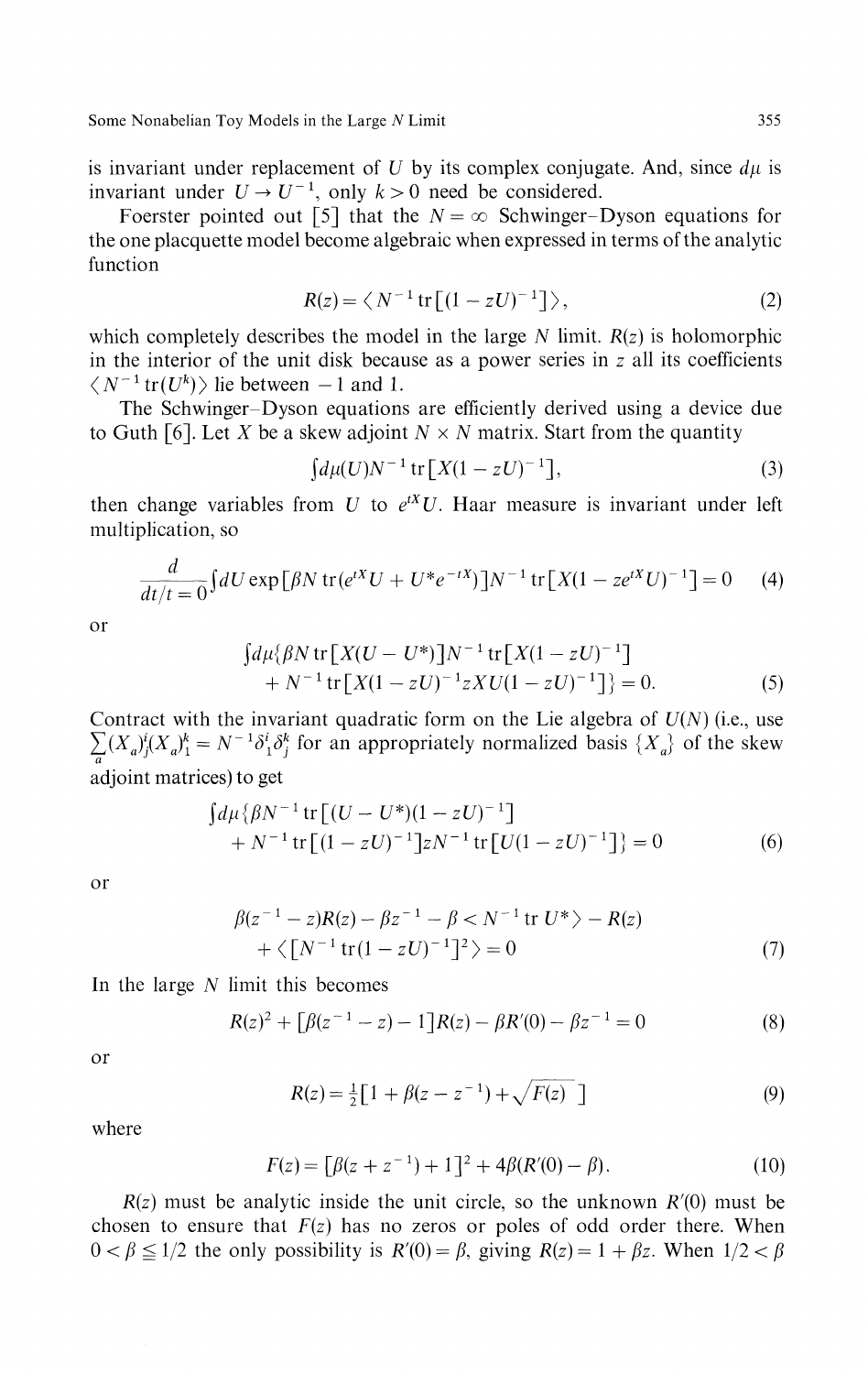the analyticity condition is less restrictive, forcing only

$$
1 - (4\beta)^{-1} \le R'(0) \le \beta.
$$
 (11)

A unique solution is obtained by noting that the boundary value of *R(z)* on the unit circle must satisfy the positivity condition

$$
2 \operatorname{Re}(R(z)) - 1 \ge 0 \tag{12}
$$

or equivalently

$$
\operatorname{Re}\sqrt{F(z)} \ge 0. \tag{13}
$$

This is just the positivity of spectral distributions, and can be thought of as follow ing from

$$
N^{-1} \operatorname{tr} \left[ \left( \sum_{i} c_i U^i \right) \left( \sum_{j} c_j U^j \right)^* \right] \ge 0 \text{ for all } \left\{ c_i \right\},\tag{14}
$$

which implies

$$
\oint dz (2 \operatorname{Re} (R(z)) - 1) |c(z)|^2 \ge 0 \text{ for all } c(z), \tag{15}
$$

where the integral is taken around the unit circle.

We determine when (11) and (13) can be satisfied simultaneously. Under conditions (11), the line  $\{z: F(z) \text{ real negative}\}\$  divides the unit disk in two. The square root in (9) must lie on different sheets on either side of this line.  $F(-1)$ and  $F(1)$  are both non-negative real but on opposite sheets on the Riemann surface of the square-root, so  $\sqrt{F(-1)}$  and  $\sqrt{F(1)}$  cannot both be positive.  $F(1)$ is always positive so  $F(-1)$  must be made zero. This requires

$$
R'(0) = 1 - (4\beta)^{-1}.
$$
 (16)

giving

$$
R(z) = \frac{1}{2} \left[ 1 + \beta (z - z^{-1}) + \beta (1 + z^{-1}) \sqrt{z^2 + 2(\beta^{-1} - 1)z + 1} \right].
$$
 (17)

 $\sqrt{F(z)}$  is imaginary along the arc  $\text{Re}(z) \leq 1 - \beta^{-1}$ ,  $|z| = 1$ , so the spectral density  $2 \text{Re}(R(z)) - 1$  vanishes there. As  $\beta \rightarrow \infty$  this arc grows to fill the whole circle, and  $R(z)$  approaches  $(1-z)^{-1}$ , corresponding to a spectral distribution concen trated at *z=* 1.

The correlation functions of the one placquette model are analytic in *β* except at the critical value  $\beta = \frac{1}{2}$ . At  $\beta = \frac{1}{2}$  they have continuous first derivatives but not second derivatives. A signal of the transition is the asymptotic behavior for large k of the Fourier coefficients  $\langle N^{-1}$  tr  $U^k \rangle$  of the one placquette spectral density. In the strong coupling regime,  $\beta \leq \frac{1}{2}$ , the large k Fourier coefficients vanish identically. In the weak coupling regime they decay as  $k^{-3/2}$ . To see this, use the residue formula to write

$$
\langle N^{-1} \operatorname{tr}(U^k) \rangle = \oint dz \frac{R(z)}{z^{k+1}} \tag{18}
$$

where the contour of integration is a small circle around the origin. Deform the integration path until it surrounds the branch cut of  $\sqrt{F(z)}$ , then use steepest descent to find the large *k* behavior.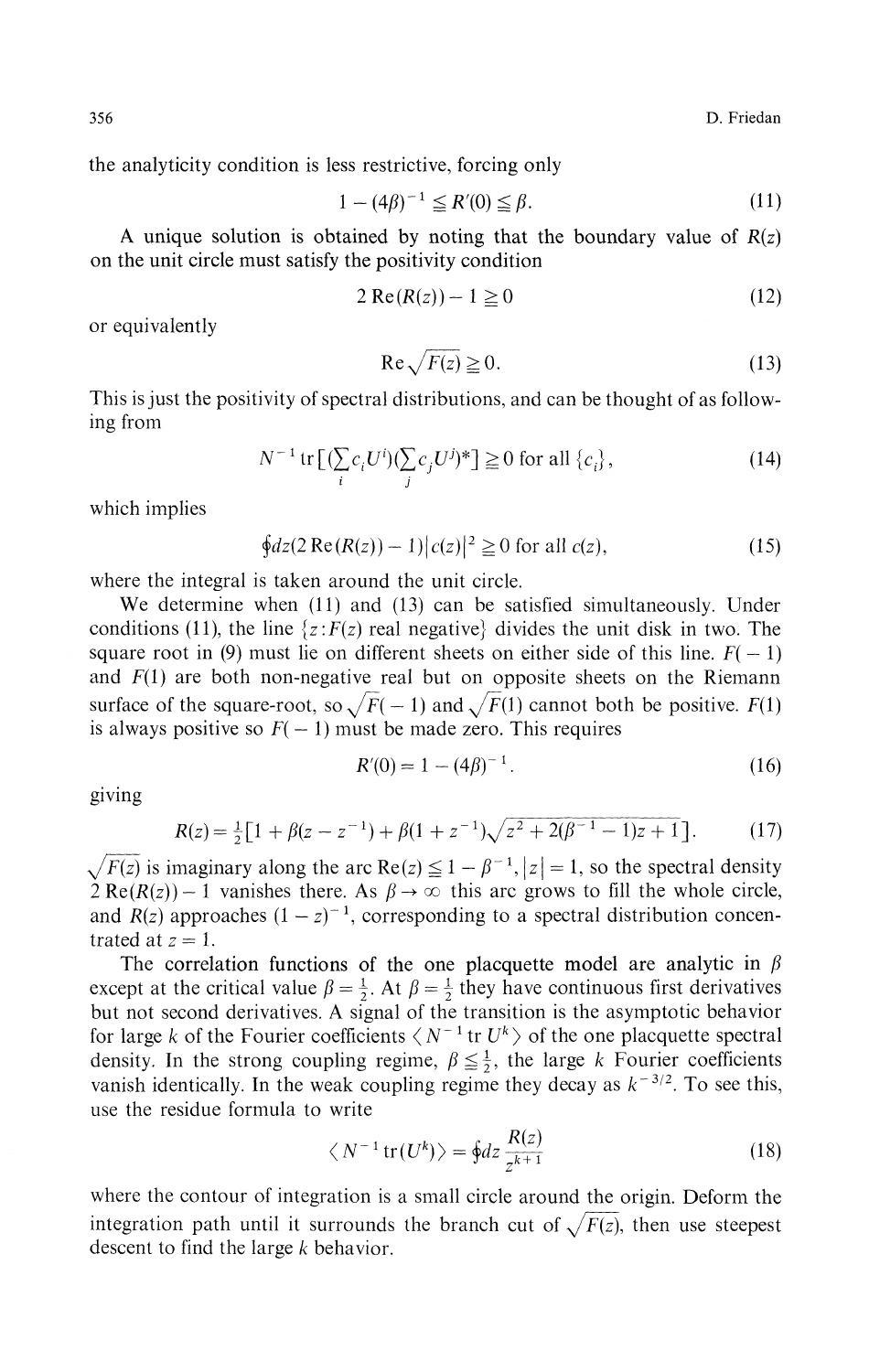#### **3. Schwinger-Dyson Equations for the Three Placquette Model**

Consider a lattice consisting of two vertices, three links connecting them, and three placquettes, each with a different pair of links as boundary. The link variables are  $\overline{U}_1$ ,  $\overline{U}_2$ , and  $\overline{U}_3$  and the action is

$$
S(U_1, U_2, U_3) = -\beta N \operatorname{tr}(U_1 U_2^* + U_2 U_3^* + U_3 U_1^* + \text{adjoints}). \tag{19}
$$

Gauge invariance can be used to eliminate  $U_3$ , giving a two matrix version:

$$
S(U_1, U_2) = -\beta N \operatorname{tr}(U_1 + U_2 + U_1 U_2^* + \text{adjoints}), \tag{20}
$$

but the three matrix version better reveals the symmetries of the model. The measure of interest is

$$
d\mu(U_1, U_2, U_3) = Z^{-1} \exp\big[-S(U_1, U_2, U_3)\big] dU_1 dU_2 dU_3.
$$
 (21)

The gauge transformations take  $(U_1, U_2, U_3) \rightarrow (V^*U_1W, V^*U_2W, V^*U_3W)$ , V and W in  $U(N)$ , and leave  $d\mu$  invariant. The factorization assumption says that  $\langle fg \rangle = \langle f \rangle \langle g \rangle + O(N^{-2})$  for gauge invariant functions f and g with nontrivial large N limits. Thus the only expectation values of interest at  $N = \infty$ are of the form  $\langle N^{-1}$  tr  $U(L)$ , where  $U(L)$  is the product of link variables along a closed loop L.

The first step in applying the analytic-algebraic technique is to notice that the  $N = \infty$  Schwinger-Dyson equations close on the correlation functions generated by

$$
R(w, z) = \langle N^{-1} \operatorname{tr} \left[ (1 - wU_1 U_2^*)^{-1} (1 - zU_1 U_3^*)^{-1} \right] \rangle. \tag{22}
$$

To see this, start from the quantity

$$
\langle N^{-1} \text{tr} \left[ X(1 - wU_1 U_2^*)^{-1} (1 - zU_1 U_3^*)^{-1} \right] \rangle,
$$
 (23)

replace  $U_1$  with  $e^{tX}U_1$  and proceed as in (4)-(6) to arrive a

$$
\beta A + B + C = 0 \tag{24}
$$

where

$$
A = \langle N^{-1} \text{tr} \left[ (U_1 U_2^* + U_1 U_3^* - U_2 U_1^* - U_3 U_1^*) (1 - w U_1 U_2^*)^{-1} (1 - z U_1 U_3^*)^{-1} \right] \rangle
$$
\n(25)

$$
B = \langle N^{-1} \text{tr} (1 - wU_1 U_2^*)^{-1} N^{-1} \text{tr} \big[ wU_1 U_2^* (1 - wU_1 U_2^*)^{-1} (1 - zU_1 U_3^*)^{-1} \big] \rangle \tag{26}
$$

$$
C = \langle N^{-1} \text{tr} \left[ (1 - wU_1 U_2^*)^{-1} (1 - zU_1 U_3^*)^{-1} \right] \text{tr} \left[ zU_1 U_3^* (1 - zU_1 U_3^*)^{-1} \right] \rangle \tag{27}
$$

Some algebraic manipulation gives

$$
A = (w^{-1} + z^{-1} - w - z)R(w, z) - w^{-1}R(0, z) - z^{-1}R(w, 0) - A_1A_2
$$
 (28)

where

$$
A_1 = \langle N^{-1} \text{tr} \left[ U_2 U_1^* (1 - z U_1 U_3^*)^{-1} \right] \rangle \tag{29}
$$

$$
A_2 = \langle N^{-1} \text{tr} \left[ U_3 U_1^*(1 - wU_1 U_2^*)^{-1} \right] \rangle. \tag{30}
$$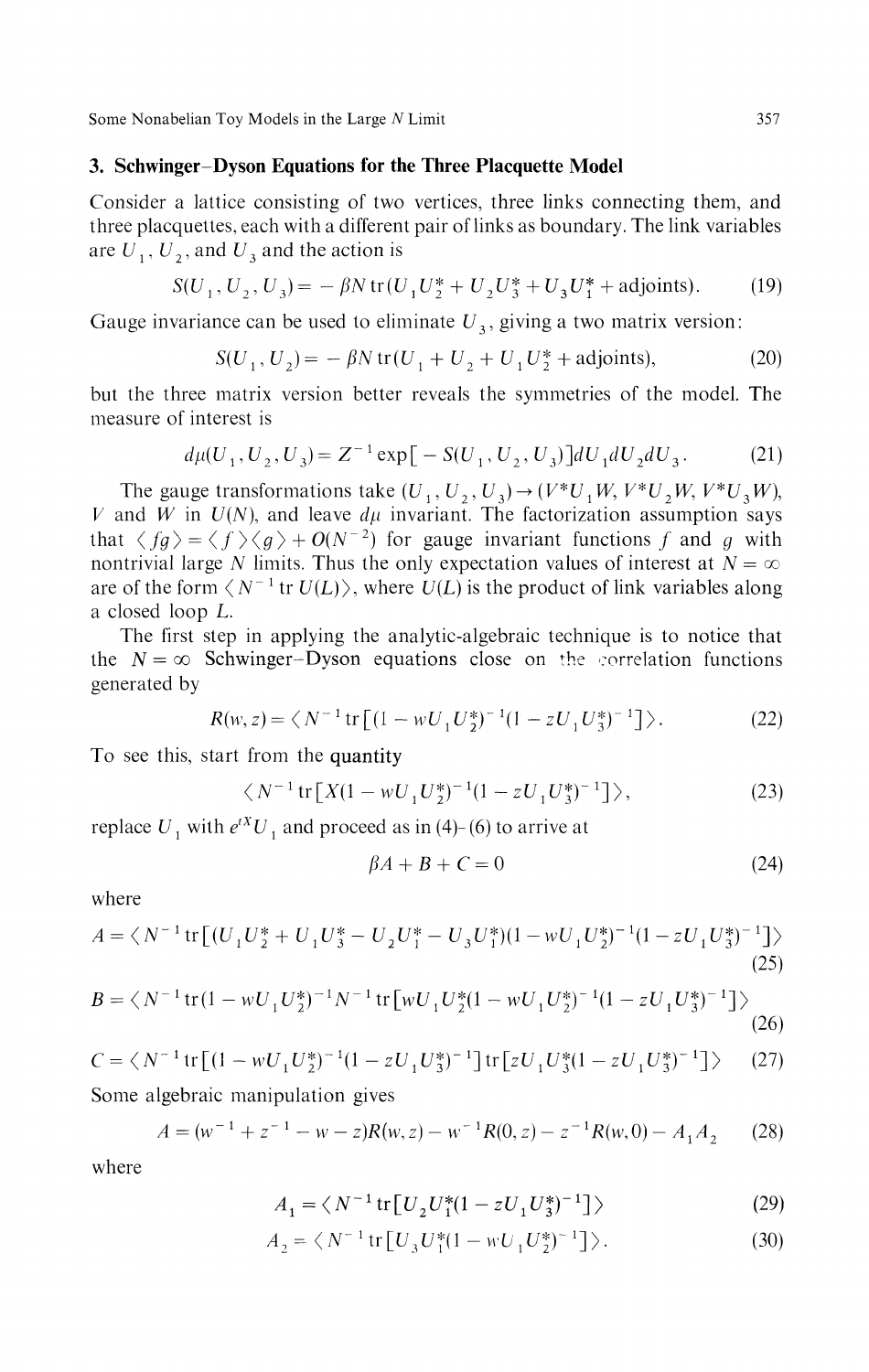358 D. Friedan

Cyclicity of the trace gives

$$
A_1 = \langle N^{-1} \text{tr}(U_2 U_1^*) \rangle + \langle N^{-1} \text{tr}[z U_3^* U_2 (1 - z U_3^* U_1)^{-1}] \rangle. \tag{31}
$$

The symmetries  $U_1 \rightarrow U_2$ ,  $U_2 \rightarrow U_1$  and  $U_1 \rightarrow U_3^*$ ,  $U_2 \rightarrow U_2^*$ ,  $U_3 \rightarrow U_1^*$  then yield  $A = D(0,0) + zD(0,z)$  (32)

$$
A_1 = K_1(0, 0) + 2K_1(0, 2)
$$
 (32)

where

$$
R_1(w, z) = \frac{\partial}{\partial w} R(w, z). \tag{33}
$$

Similarly

$$
A_2 = R_2(0,0) + wR_2(w,0). \tag{34}
$$

More algebraic manipulation combined with the factorization assumption for  $N = \infty$  gives

$$
B = R(w, 0)R(w, z) - R(w, 0)R(0, z)
$$
\n(35)

and

$$
C = R(0, z)R(w, z) - R(w, z).
$$
 (36)

Write  $R(w) = R(w, 0)$ , note that the symmetry  $U_2 \rightarrow U_3$ ,  $U_3 \rightarrow U_2$  implies  $R(w, z) =$  $R(z, w)$ , and collect all of the above into the  $N = \infty$  algebraic Schwinger-Dyson equation

$$
[R(w) + R(z) - 1 + \beta(w^{-1} + z^{-1} - w - z)]R(w, z) = R(w)R(z)
$$
  
+  $\beta[w^{-1}R(z) + z^{-1}R(w) + zR_1(0, z) + wR_2(w, 0) + 2R'(0)].$  (37)

Equation (37) refers only to information contained in  $R(w, z)$ ; this is the closure property claimed above.

A more useful form of (37) is obtained by the following manipulations. Expand both sides of (37) in power series in w and use  $R_1(w, z) = R_2(z, w)$  to get

$$
R_1(0, z) = (1 - z)^{-1} \left[ \beta^{-1} (R(z) - R(z)^2) + z^{-1} (1 - R(z)) + zR(z) + 2R'(0) \right].
$$
 (38)

Define

$$
D(z) = R(z) + \beta(z^{-1} - z) - 1/2.
$$
 (39)

Use (38) and (39) and a considerable amount of algebra to rewrite (31) as

$$
R(w, z) = 1/2 + \beta(1 + w + z) - (1 - z)^{-1}zD(z) - (1 - w)^{-1}wD(w) + (1 - w)^{-1}(1 - z)^{-1}(1 - wz)S(w, z)
$$
(40)

where

$$
S(w, z) = [D(w) + D(z)]^{-1} T(w, z)
$$
\n(41)

and

$$
T(w, z) = D(w)D(z) - \beta^2(1 - w)(1 - z)(1 + w^{-1}z^{-1}) + 2\beta R'(0) + \beta + 1/4.
$$
 (42)

Now the problem is to find *D(z)* such that *zD(z)* is holomorphic in the interior of unit disk value  $\beta$  at the origin, and such that  $R(w, z)$ , given by (40)-(42), is holomorphic in the bidisk  $|w| < 1$ ,  $|z| < 1$ . A necessary condition is that  $T(w, z)$ vanish on the curve *C* defined by  $D(w) + D(z) = 0$ .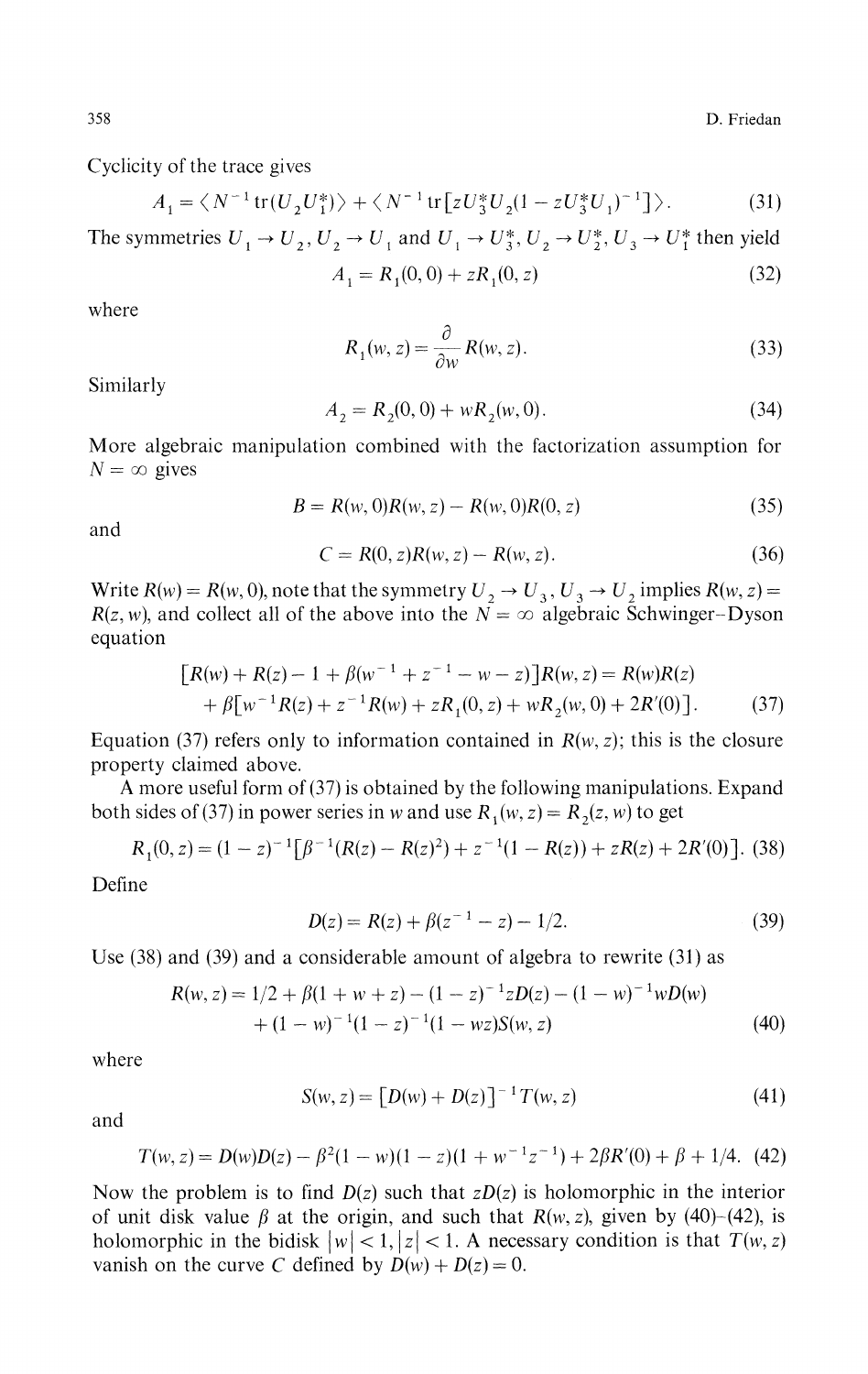#### **4. A Solution of the Schwinger-Dyson Equation**

There is a clue to a solution in the strong coupling expansion. If *R(w, z)* is expanded in a triple Taylor series in w, z and  $\beta$  we know that  $\beta^k w^1 z^m$  will appear only if  $k \ge 1 + m$ . Using this fact and the Schwinger-Dyson Eq. (37) we can calculate the coefficients of the triple Taylor series recursively. We notice among the terms contributing to  $R(z)$ , i.e. those with  $1 = 0$ , a curious pattern holding to quite high order: after  $\beta z$ , only terms with  $k - 2m$  divisible by three appear. Take as an ansatz that this is the exact truth, or, what is equivalent, that  $D(\beta u)$  depends only on *u* and  $\beta^3$ . We find that there is a unique solution to our problem for which this ansatz holds.

Define the curve *C'* in  $(u, v)$  by  $D(\beta u) + D(\beta v) = 0$ . By hypothesis, *C'* depends only on  $\beta^3$ . Rearranging (42),

$$
T(\beta u, \beta v) = [D(\beta u)D(\beta v) + \beta^3 (u + v) - u^{-1}v^{-1}] + \beta [u + v - \beta^3 uv] + 2\beta R'(0) + \frac{1}{4} + \beta - 2\beta^2.
$$
 (43)

*T(βu, βv)* can vanish along *C'* only if both expressions in square brackets are functions only of *β* there. Equivalently, along  $C: D(w) + D(z) = 0$ , we must have

$$
D(w)D(z) + \beta^2(w + z - w^{-1}z^{-1}) + a(\beta) = 0 \tag{44}
$$

and

$$
w^{-1} + z^{-1} - wz + \beta^{-1}b(\beta) = 0
$$
\n(45)

where  $a(\beta)$  and  $b(\beta)$  actually depend only on  $\beta^3$ . Substituting for  $D(w)$  and  $w^{-1}$ in (44) we find that, on  $C$ ,

$$
D(z)^2 = \beta^2 z^{-2} + b\beta z^{-1} + a + \beta^2 z.
$$
 (46)

Near the origin the curve C looks like  $w = -z + 0(z^2)$ . Thus (46) must hold for all *z* near 0. But *zD(z)* is analytic inside the unit circle, so (46) must be identically true. This is compatible with (39) only if  $b = 1$ . We are left with

$$
D(z) = \beta z^{-1} \sqrt{P(z)}\tag{47}
$$

where

$$
P(z) = z3 + a\beta^{-2}z2 + \beta^{-1}z + 1.
$$
 (48)

To see the constraints on  $a(\beta)$  imposed by the analyticity of  $R(w, z)$ , use (47) and  $(48)$  in  $(40)$ – $(42)$  and simplify to arrive at

$$
R(w, z) = \frac{1}{2} + \beta(1 + w + z) + \beta(w - z)^{-1} \left[ (1 + z)\sqrt{P(w) - (1 + w)}\sqrt{P(z)} \right].
$$
 (49)

*R*(*w*, *z*) given by (49) is analytic whenever  $\sqrt{P(w)}$  and  $\sqrt{P(z)}$  are. So the only cons traint on *a(β)* is that *P(z)* must have no zeros of odd order inside the unit circle. Let the three zeros of  $P(z)$  be  $z_1, z_2$  and  $z_3$ . Since  $z_1z_2z_3 = -1$  the only admissable possibilities are:

$$
z_2 = z_3, |z_2| \le 1 \tag{50}
$$

or 
$$
|z_1| = |z_2| = |z_3| = 1.
$$
 (51)

Alternative (50) is equivalent to

$$
a(\beta) = \beta^2 (z_2^{-2} - 2z_2) \tag{52}
$$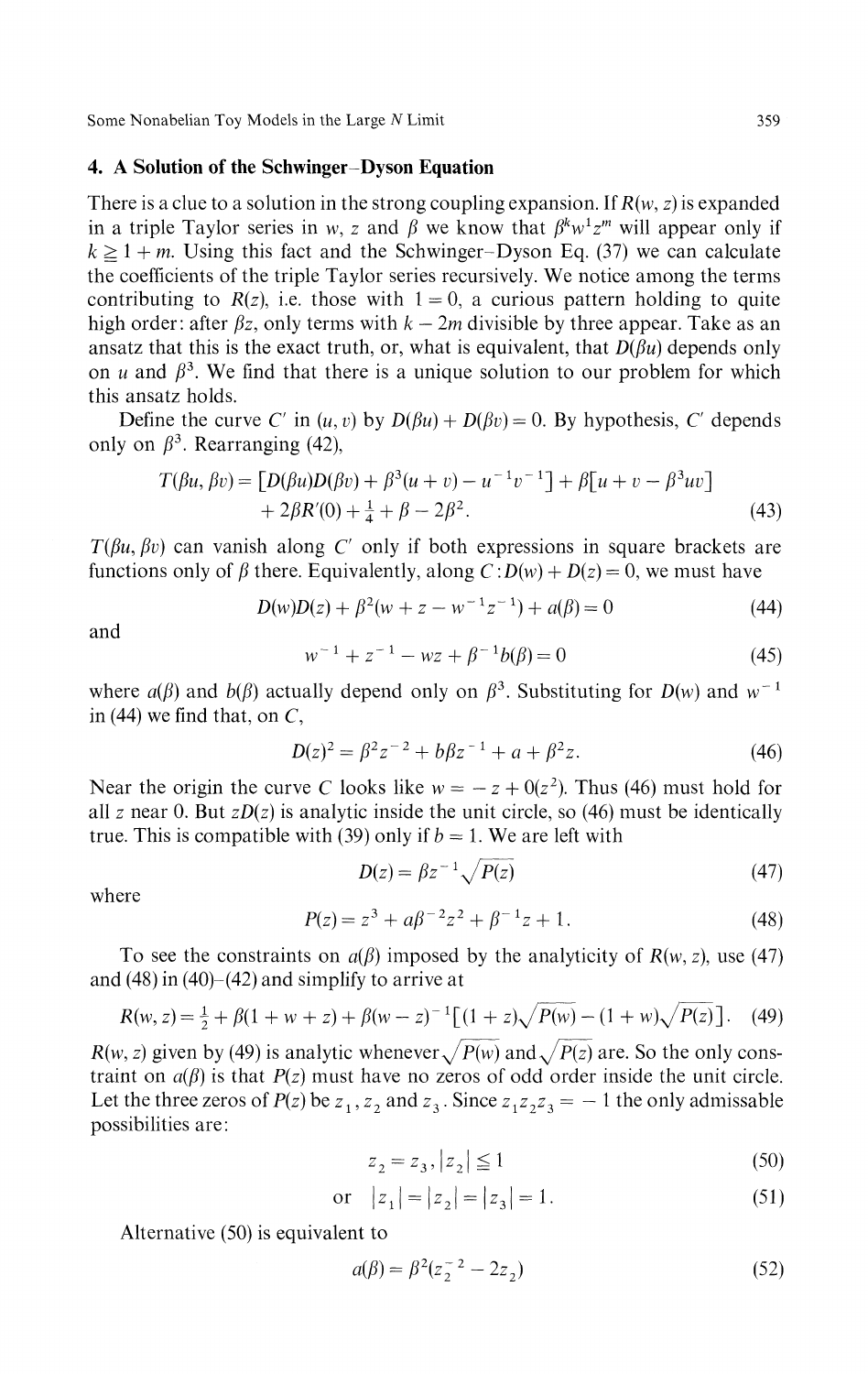360 D. Friedan

where  $z_2(z)$  must satisfy

$$
Q(z_2) = z_2^3 - \beta^{-1} z_2 - 2 = 0, |z_2| \le 1.
$$
 (53)

For  $1/3 < \beta$  or  $\beta < -1$  all three roots of  $Q(z)$  lie outside the unit circle, making (53) impossible to satisfy. But for  $-1 \leq \beta \leq 1/3$  there is exactly one root inside:

$$
z_2(\beta) = -2(3\beta)^{-1/2} \sin\left[\frac{1}{3}\sin^{-1}((3\beta)^{3/2})\right], \quad 0 \le \sin^{-1}(\cdot) \le \frac{\pi}{2}.
$$
 (54)

It is easily seen that  $a(\beta)$  defined by (52) and (54) depends only on  $\beta^3$  and is analytic in  $\beta$  near 0. It follows that  $R(w, z)$  defined by (47)–(49) is also analytic in  $\beta$  near 0. The condition  $k \ge 1 + m$  in the triple Taylor series  $R(w, z) = \sum \beta^k w^2 z^m$  is verified by noting that  $a(0) = \frac{1}{4}$  so  $R(\beta^{-1}u, \beta^{-1}v) = 1 + u + v + uv + 0(\beta)$ . Since the Taylor series coefficients of  $R(w, z)$  can be calculated recursively from (37), given this fact about the strong coupling expansion, there can be no other solution of the Schwinger-Dyson equation (37) compatible with the strong coupling expansion and analytic in *β* near 0.

The second alternative, (51), requires  $a(\beta) = (\beta^*)^{-1} \beta^2$  and, for real  $\beta$ , either  $\beta \leq -1$  or  $1/3 \leq \beta$ . This contradicts the original ansatz, but the derivation of (49) depended only on (38), not on the particular form of  $a(\beta)$ . So  $a(\beta) = (\beta^*)^{-1} \beta^2$ does give a solution of (37) outside the strong coupling regime. Unfortunately it must be discarded for violation of the spectral positivity condition

$$
Re(D(z)) \ge 0, \quad |z| = 1,
$$
\n<sup>(55)</sup>

on the boundary value of *D(z).*

The solution determined by (50) gives a one placquette spectral density  $2 \text{Re}(R(z)) - 1, |z| = 1$  which is strictly positive as long as  $-1 < \beta < 1/3$ . Its Fourier coefficients  $\langle N^{-1} \text{tr}(U_1 U_2^*)^k \rangle$  go as  $(1 + z_2^{-3})k^{-3/2} \exp[-k(\ln(z_2^{-2}))]$ for large k. At  $\beta = 1/3$ , where  $z_2 = -1$ , the spectral density acquires a zero at  $z = -1$  and stops being smooth there, and the Fourier coefficients go as  $k^{-5/2}$ . At  $\beta = -1$  the spectral density has two zeros, one at  $z = -1$  and the other at  $z = 1$ . The second zero reflects the frustration caused by negative  $\beta$ .

#### **5. The Two Placquette Model**

This is a model of two independent unitary matrices. It can be thought of as a piece of the full two dimensional lattice model or as the three placquette model with one placquette, but no links, left out. The action (in terms of the independent matrices) is

$$
S(U_1, U_2) = -\beta N \operatorname{tr}(U_1 + U_2 + \text{adjoints})
$$
\n<sup>(56)</sup>

We sketch here a computation of the spectral distribution for the product matrix  $U_1U_2$ , i.e., of

$$
M(z) = \langle N^{-1} \text{tr}(1 - zU_1U_2)^{-1} \rangle. \tag{57}
$$

The  $N = \infty$  spectral distributions for  $U_1$  and  $U_2$  are the same as for the unitary matrix of the one placquette model, so

$$
M(z) = \int dV N^{-1} \, \text{tr} \left[ (1 - zUVUV^*)^{-1} \right] \tag{58}
$$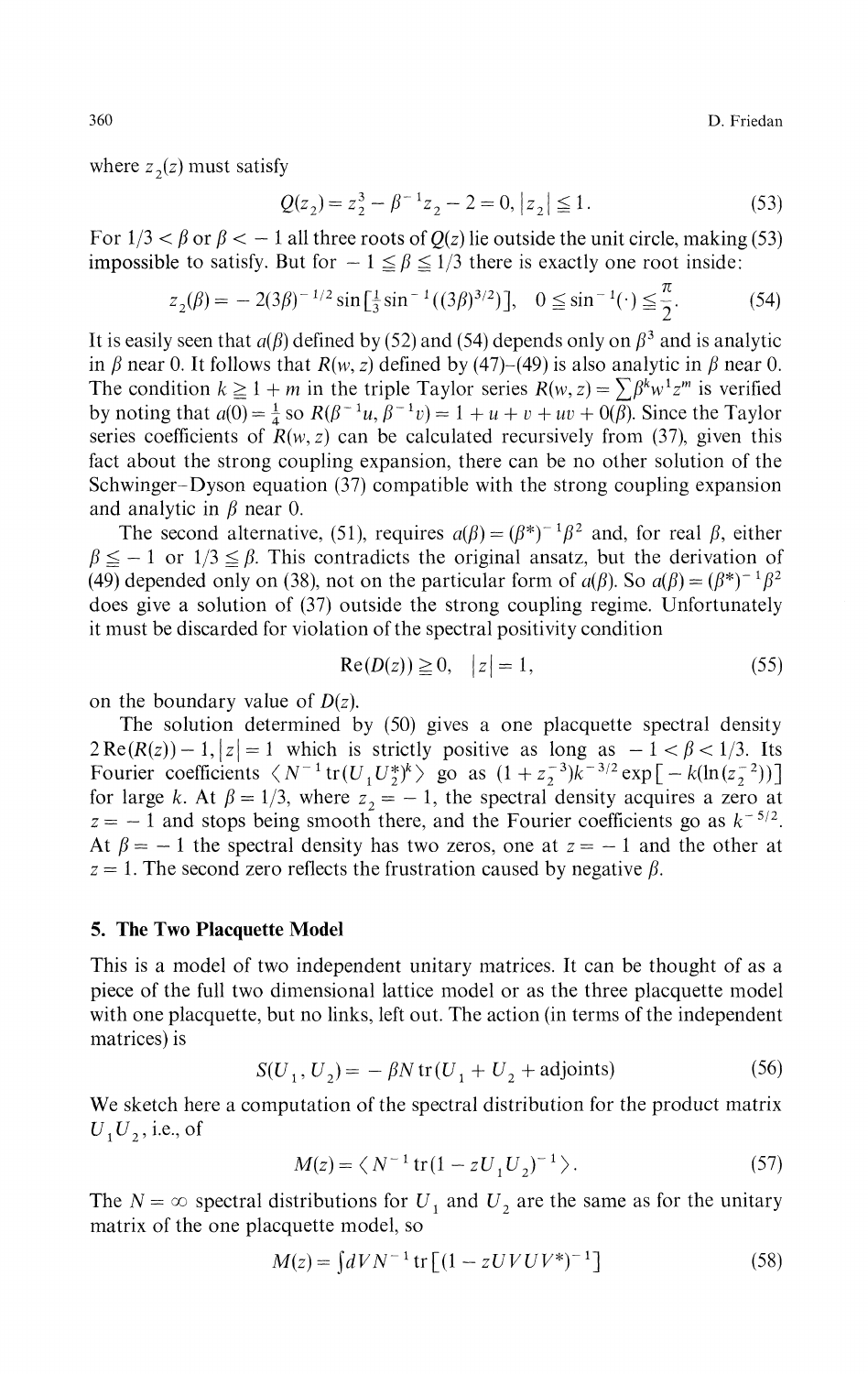where *U* has the spectral distribution found in sect. 2. Thus *M(z)* could in principle be calculated directly, but there seems no convenient way to do so.

Instead we again look for a convenient set of correlation functions which include those generated by  $M(z)$  and on which the Schwinger-Dyson equations close. We use

$$
M(w, z) = \langle N^{-1} \operatorname{tr} (1 - wU_1)^{-1} (1 - zU_1 U_2)^{-1} \rangle. \tag{59}
$$

The Schwinger-Dyson equations are obtained by now familiar manipulations of the expressions

and

$$
\langle N^{-1} \operatorname{tr} X (1 - w U_1)^{-1} (1 - z U_1 U_2)^{-1} \rangle \tag{60}
$$
  

$$
\langle N^{-1} \operatorname{tr} X (1 - w U_1)^{-1} (1 - z U_2 U_1)^{-1} \rangle, \tag{61}
$$

after replacing  $U_1$  with  $e$   $U_1$ . They lead directly to the results

$$
\beta \leq \frac{1}{2} \cdot (2M(z) - 1)^2 = (1 + 4\beta^2 z) \tag{62}
$$

$$
\beta > \frac{1}{2}:\qquad \qquad = 4\beta^2 z^{-1} \left\{ \frac{1}{2}(z+1)^2 - 2yz + (z-1)\left[ \frac{1}{4}(z+1)^2 - y^2 z \right]^{1/2} \right\},\tag{63}
$$

where  $y = 1 - (2\beta)^{-1}$ .

In the strong coupling regime,  $\beta < \frac{1}{2}$ , the spectral density  $\text{Re}(2M(z) - 1), |z| = 1$ is smooth and positive. The Fourier coefficients  $\langle N^{-1} \text{tr}(U_1 U_2)^k \rangle$  go for large *k* as  $k^{-3/2}$  exp[  $-k(\ln(4\beta^2))$ ]. When  $\beta \geq \frac{1}{2}$  the spectral density vanishes along the closed arc  $\text{Re}(z) \leq -1 + 2y^2$ , and the Fourier coefficients go as  $k^{-3/2}$ .

## **6. Discussion**

Note first that the correlation functions of the one placquette model at  $N = \infty$ are completely determined by the Schwinger-Dyson equation (8) and the positivity condition (12). The steepest descent technique is more powerful, however, because the Schwinger-Dyson equations have nothing to say about the free energy.

The situation for the three placquette model is not so clear. Equations (40) (42) state that the joint generating function  $R(w, z)$  is determined by the one placquette generating function *R(z).* From the rest of the Schwinger-Dyson equations it can be argued all of the correlation functions can be calculated once  $R(z)$  is known. But it is not clear what analyticity and positivity conditions beyond (40)–(42) and (55) are needed to fix  $R(z)$  uniquely.

The strong coupling solution presented here, in  $(47)$ – $(54)$ , requires information beyond the Schwinger-Dyson equations: the lowest order in the strong coupling expansion at which each correlation function can begin, and analyticity of the  $N = \infty$  correlation functions in  $\beta$  near 0. Moreover, to actually find the solution required an ansatz which does not seem at all obvious.

It might have been wondered whether the inter-placquette interaction in the three placquette model (20), which renders the steepest descent technique unusable, would have a qualitative effect on the phase transition. It seems not to. The strong coupling solution for *R(z)* in the three placquette model looks much like that in the one placquette model. The corresponding spectral density  $2 \text{Re}(R(z)) - 1, |z| = 1$  is analytic and positive for  $\beta < \beta_c$ , starting constant at  $\beta = 0$  and becoming more and more biased towards eigenvalue  $z = 1$  as  $\beta$  increases,